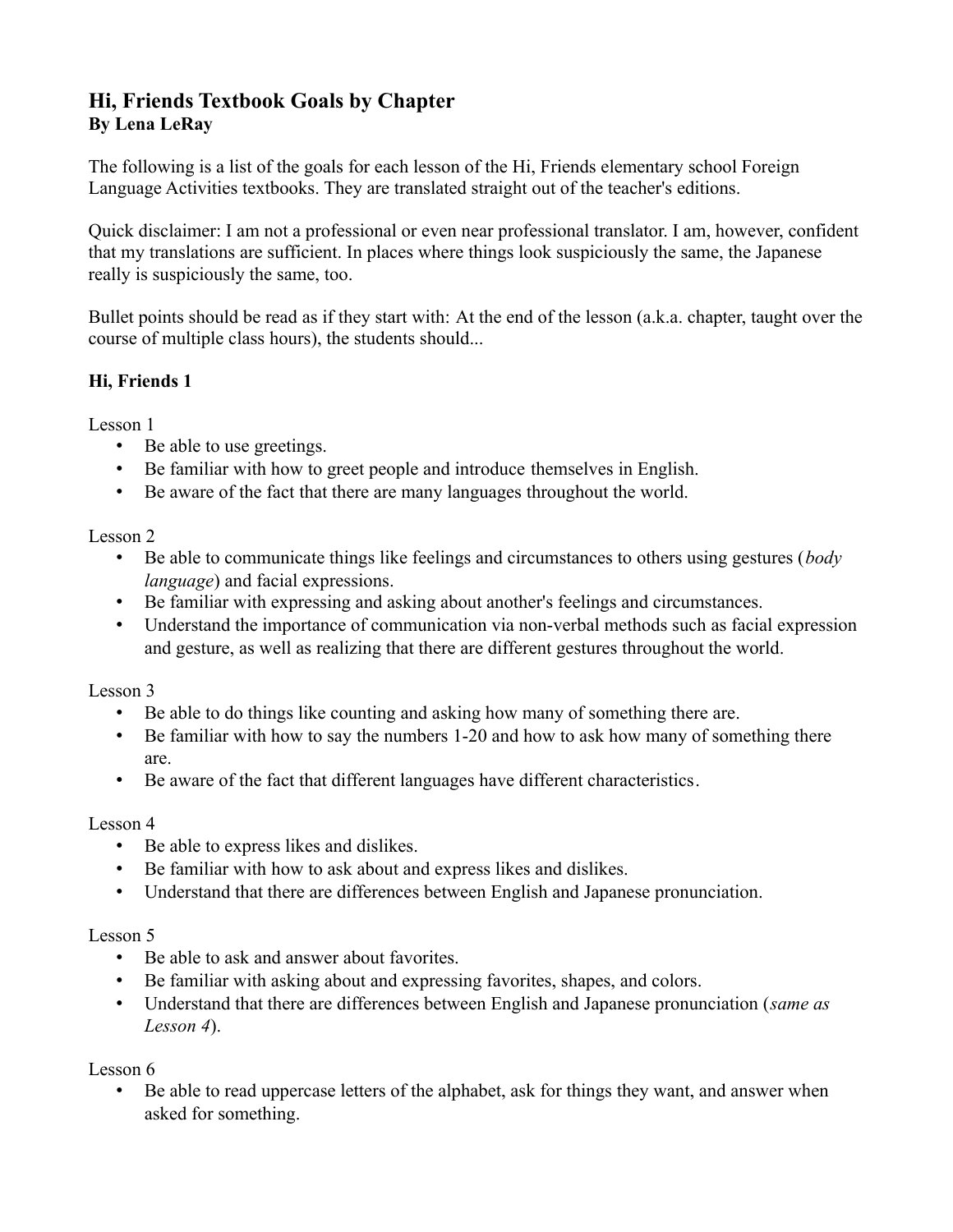- Be familiar with the names of the uppercase letters and how to ask for things they want and answer when asked for something.
- Be aware of the capital letters that surround them in their daily lives.

#### Lesson 7

- Be able to ask what something is and answer appropriately.
- Be familiar with how to ask what something is and answer appropriately.
- Be aware of how interesting vocabulary is after seeing ways in which Japanese and English vocabulary differ or are the same.

### Lesson 8

- Be able to ask about the class schedule and answer appropriately.
- Be familiar with how to explain and ask about the class schedule.
- Have interest in elementary school days around the world. (*Note:* 学校生活 *is used here, which means something along the lines of "school lifestyle". I changed it to school days.*)

### Lesson 9

- Be able to politely ask for things they want and answer such questions appropriately.
- Be familiar with how to ask for things politely and how to answer such questions appropriately.
- Have interest in foods from around the world and understand that when asking for things there are different ways to ask with different levels of politeness.

## **Hi, Friends 2**

Lesson 1

- Be able to ask another if he or she has something and answer such questions appropriately.
- Be familiar with the numbers from 31-100 and the lowercase letters of the alphabet, as well as how to ask if someone has something.
- Be aware that there are various writing systems throughout the world.

## Lesson 2

- Be able to ask when someone's birthday is and answer appropriately.
- Be familiar with the English names for months, how to ask when someone's birthday is, and how to answer such questions appropriately.
- Have interest in events and festivals in Japan and elsewhere in the world, as well as be aware of differences in when seasons happen.

## Lesson 3

- Be able to ask their others about what they can do, as well as tell others what they can and can't do themselves.
- Be familiar with how to say, "I can  $\ddot{\hspace{1cm}}$ ," and "I can't  $\ddot{\hspace{1cm}}$ ."
- Understand that there are many differences between different languages and different people.

### Lesson 4

- Be able to ask how to get to a given location and direct another to a given location.
- Be familiar with how to ask about or direct someone to a given location.
- Be aware of differences in how buildings are talked about in English and Japanese.